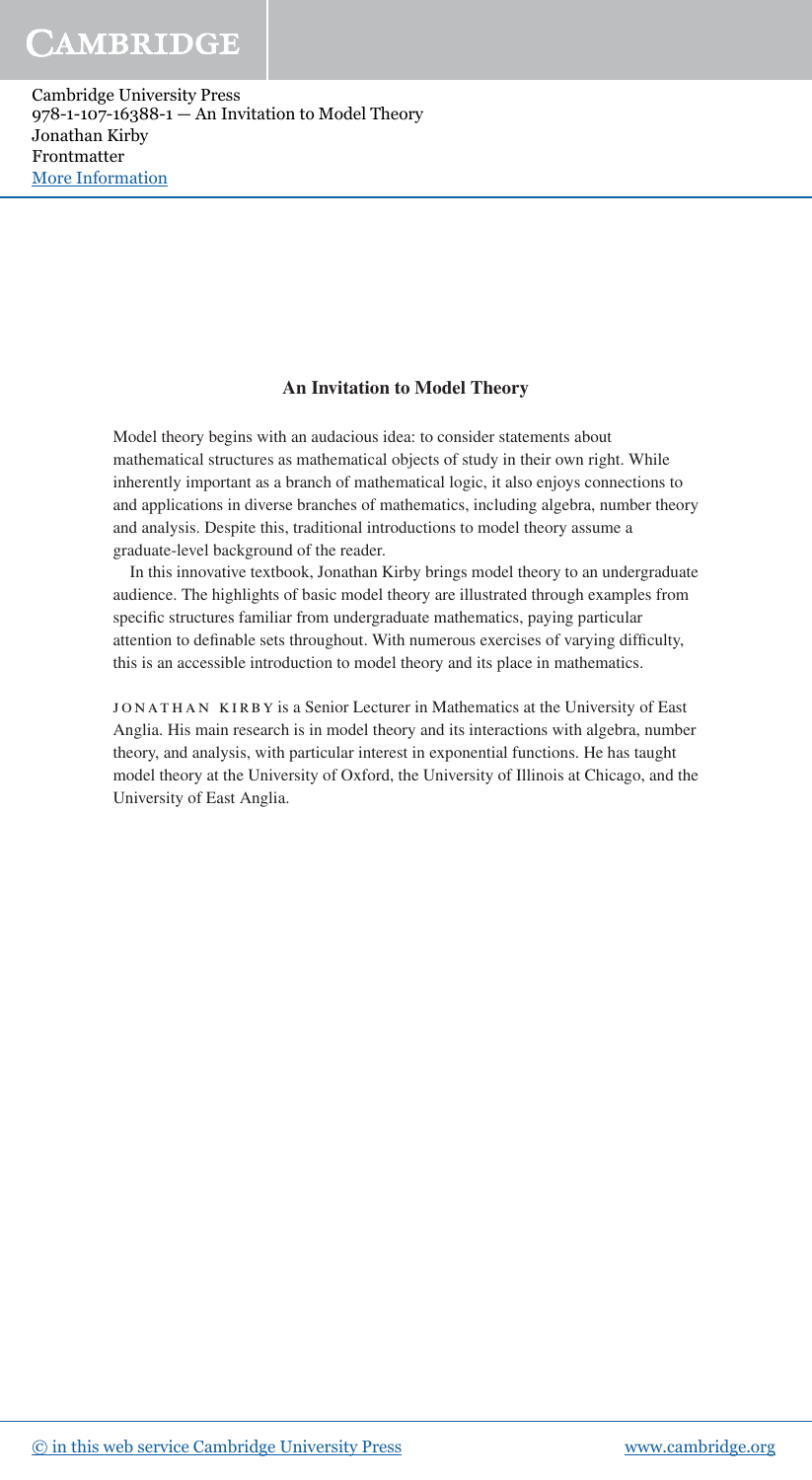## An Invitation to Model Theory

JONATHAN KIRBY *University of East Anglia*

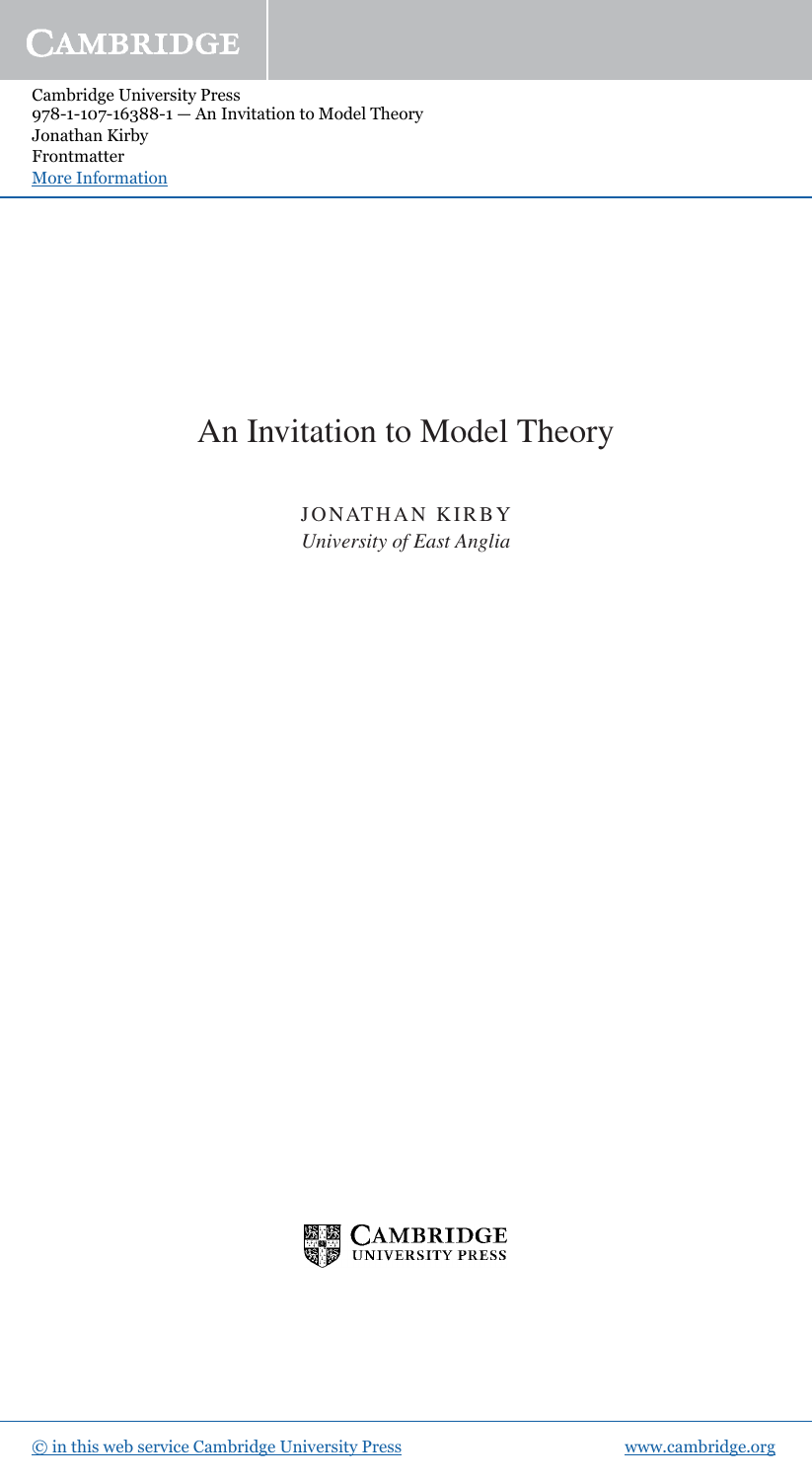#### **AMBRIDGE INIVERSITY PRESS**

University Printing House, Cambridge CB2 8BS, United Kingdom

One Liberty Plaza, 20th Floor, New York, NY 10006, USA

477 Williamstown Road, Port Melbourne, VIC 3207, Australia

314–321, 3rd Floor, Plot 3, Splendor Forum, Jasola District Centre, New Delhi – 110025, India

79 Anson Road, #06–04/06, Singapore 079906

Cambridge University Press is part of the University of Cambridge.

It furthers the University's mission by disseminating knowledge in the pursuit of education, learning, and research at the highest international levels of excellence.

> www.cambridge.org Information on this title: www.cambridge.org/9781107163881 DOI: 10.1017/9781316683002

> > © Jonathan Kirby 2019

This publication is in copyright. Subject to statutory exception and to the provisions of relevant collective licensing agreements, no reproduction of any part may take place without the written permission of Cambridge University Press.

First published 2019

Printed and bound in Great Britain by Clays Ltd, Elcograf S.p.A.

A catalogue record for this publication is available from the British Library.

*Library of Congress Cataloging-in-Publication Data* Names: Kirby, Jonathan, 1979– author.

Title: An invitation to model theory / Jonathan Kirby, University of East Anglia. Description: Cambridge, United Kingdom ; New York, NY : Cambridge University Press, 2019. | Includes bibliographical references and index.

Identifiers: LCCN 2018052996 | ISBN 9781107163881 (hardback ; alk. paper) |

ISBN 1107163889 (hardback ; alk. paper) | ISBN 9781316615553 (pbk. ; alk. paper) | ISBN 1316615553 (pbk. ; alk. paper)

Subjects: LCSH: Model theory.

Classification: LCC QA9.7 .K57 2019 | DDC 511.3/4–dc23 LC record available at https://lccn.loc.gov/2018052996

> ISBN 978-1-107-16388-1 Hardback ISBN 978-1-316-61555-3 Paperback

Cambridge University Press has no responsibility for the persistence or accuracy of URLs for external or third-party internet websites referred to in this publication and does not guarantee that any content on such websites is, or will remain, accurate or appropriate.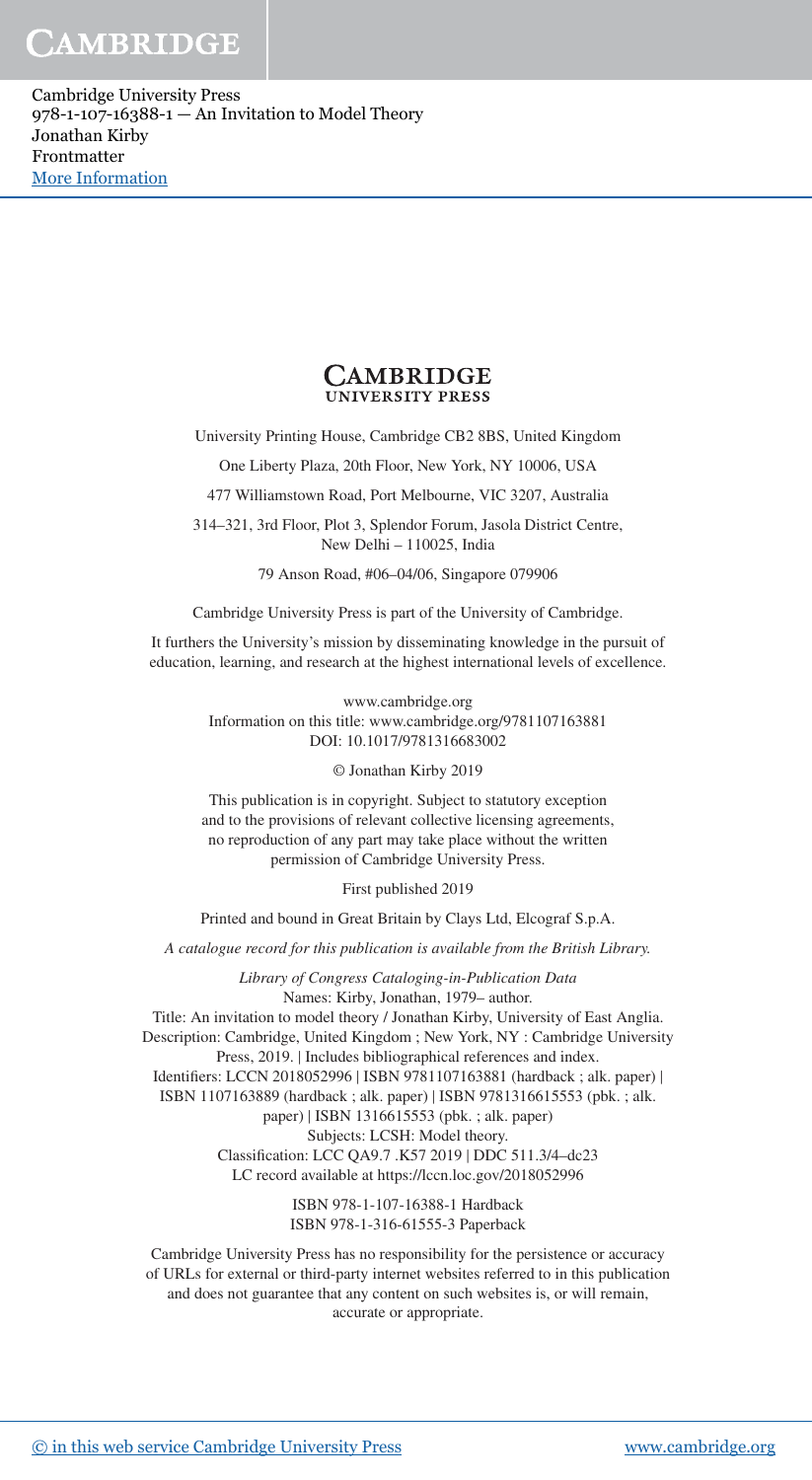Cambridge University Press 978-1-107-16388-1 — An Invitation to Model Theory Jonathan Kirby Frontmatter [More Information](www.cambridge.org/9781107163881)

To Pirita, Lumia, Tapio, and Sakari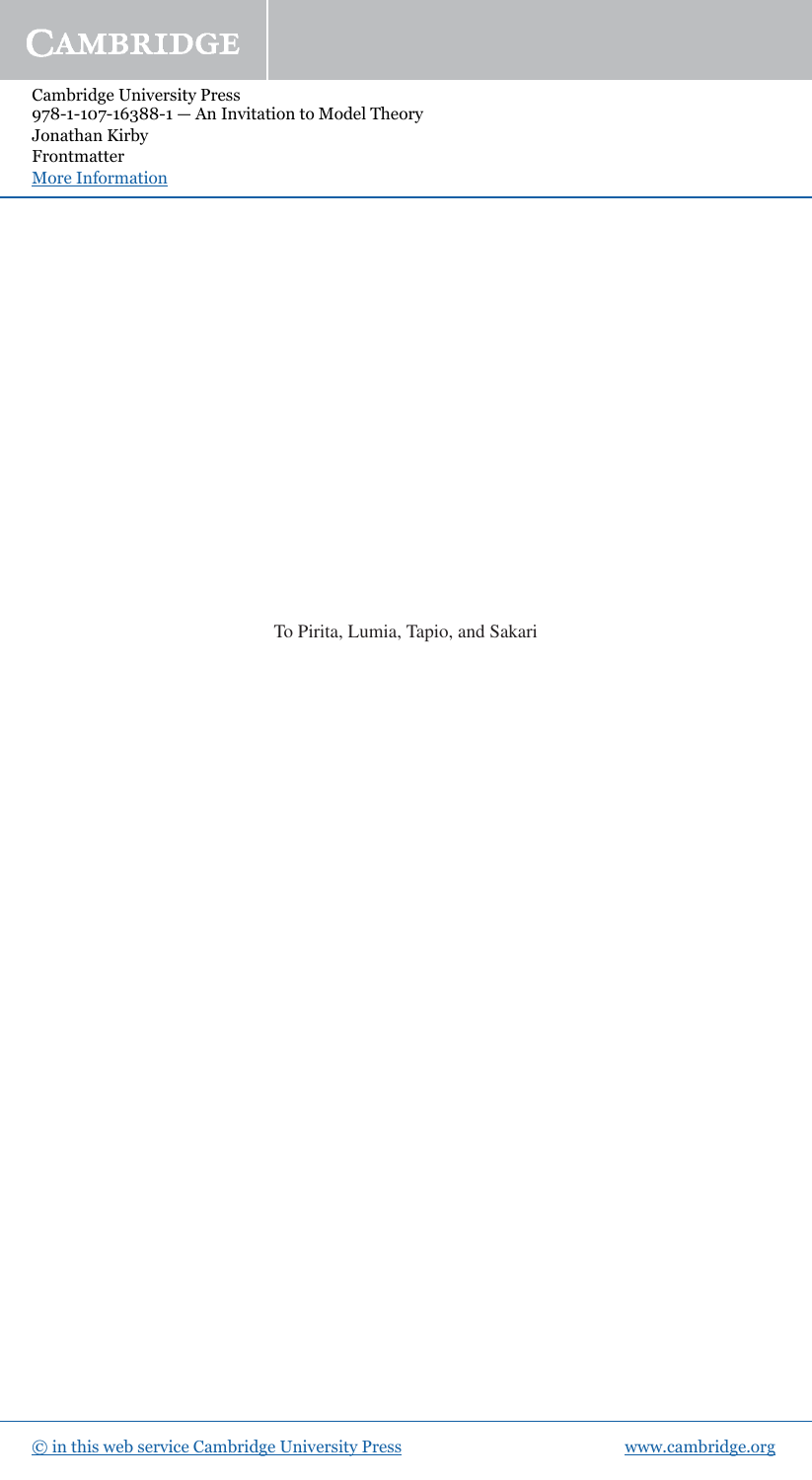### **Contents**

|                         | Preface                                    | <i>page</i> ix |
|-------------------------|--------------------------------------------|----------------|
|                         | PART I LANGUAGES AND STRUCTURES            | 1              |
| 1                       | <b>Structures</b>                          | 3              |
| $\mathbf{2}$            | <b>Terms</b>                               | 9              |
| 3                       | <b>Formulas</b>                            | 13             |
| $\overline{\mathbf{4}}$ | <b>Definable Sets</b>                      | 19             |
| 5                       | <b>Substructures and Quantifiers</b>       | 24             |
|                         | <b>PART II</b><br>THEORIES AND COMPACTNESS | 29             |
| 6                       | <b>Theories and Axioms</b>                 | 31             |
| 7                       | <b>The Complex and Real Fields</b>         | 37             |
| 8                       | <b>Compactness and New Constants</b>       | 42             |
| 9                       | <b>Axiomatisable Classes</b>               | 47             |
| 10                      | <b>Cardinality Considerations</b>          | 53             |
| 11                      | <b>Constructing Models from Syntax</b>     | 57             |
|                         | PART III CHANGING MODELS                   | 63             |
| 12                      | <b>Elementary Substructures</b>            | 65             |
| 13                      | <b>Elementary Extensions</b>               | 70             |

[© in this web service Cambridge University Press](www.cambridge.org) www.cambridge.org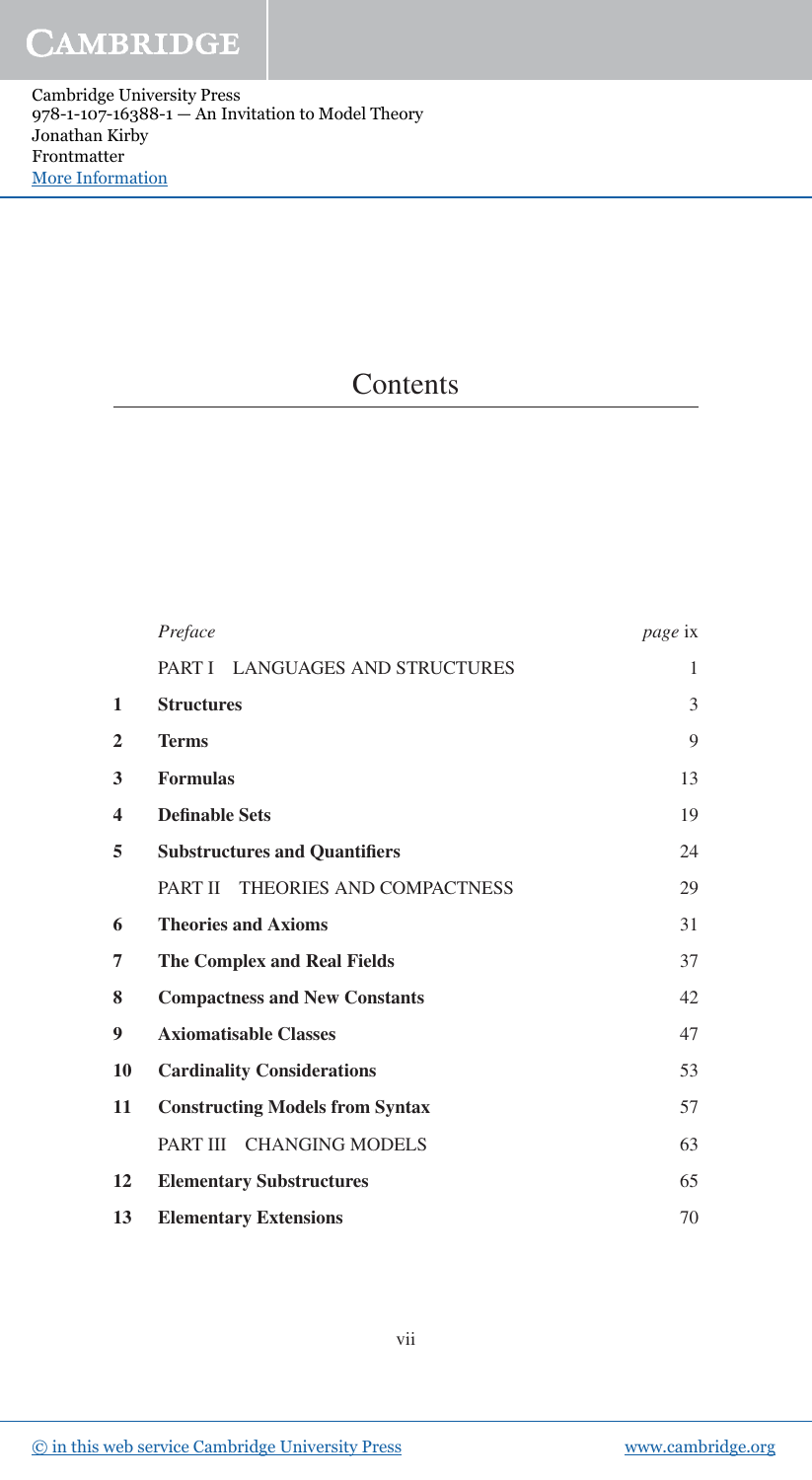| viii | Contents                                 |     |
|------|------------------------------------------|-----|
| 14   | <b>Vector Spaces and Categoricity</b>    | 77  |
| 15   | <b>Linear Orders</b>                     | 83  |
| 16   | <b>The Successor Structure</b>           | 88  |
|      | PART IV CHARACTERISING DEFINABLE SETS    | 93  |
| 17   | <b>Quantifier Elimination for DLO</b>    | 95  |
| 18   | <b>Substructure Completeness</b>         | 99  |
| 19   | <b>Power Sets and Boolean Algebras</b>   | 104 |
| 20   | The Algebras of Definable Sets           | 109 |
| 21   | <b>Real Vector Spaces and Parameters</b> | 115 |
| 22   | Semi-algebraic Sets                      | 119 |
|      | PART V TYPES                             | 127 |
| 23   | <b>Realising Types</b>                   | 129 |
| 24   | <b>Omitting Types</b>                    | 133 |
| 25   | <b>Countable Categoricity</b>            | 138 |
| 26   | <b>Large and Small Countable Models</b>  | 142 |
| 27   | <b>Saturated Models</b>                  | 147 |
|      | PART VI ALGEBRAICALLY CLOSED FIELDS      | 153 |
| 28   | <b>Fields and Their Extensions</b>       | 155 |
| 29   | <b>Algebraic Closures of Fields</b>      | 159 |
| 30   | <b>Categoricity and Completeness</b>     | 163 |
| 31   | <b>Definable Sets and Varieties</b>      | 167 |
| 32   | <b>Hilbert's Nullstellensatz</b>         | 173 |
|      | Bibliography                             | 177 |
|      | <i>Index</i>                             | 179 |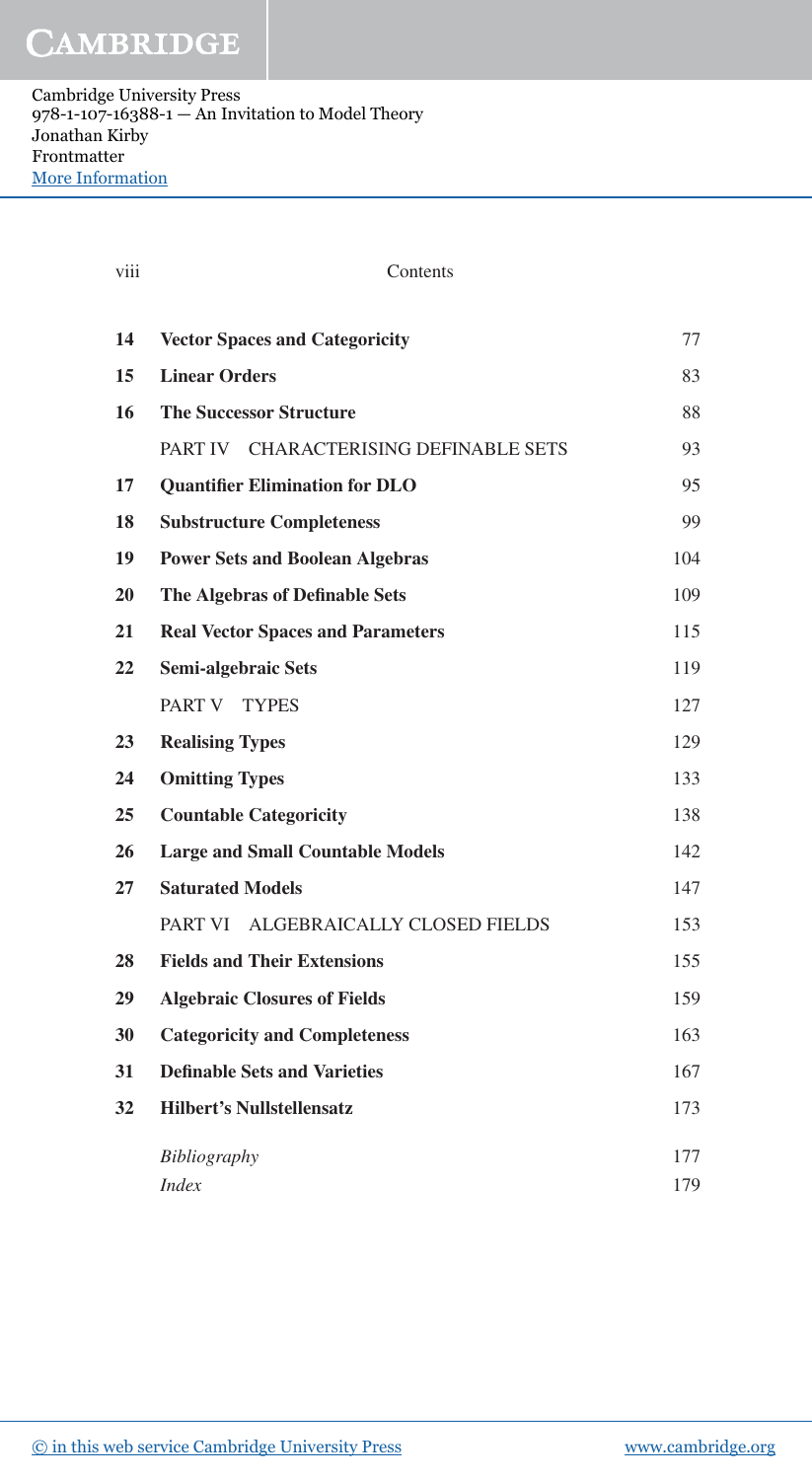### Preface

This book is designed as an undergraduate or master's-level course in model theory. It has grown out of courses taught for many years at the University of Oxford and courses taught by me at UEA. The choice of material and presentation are based on pedagogical considerations, and I have tried to resist the temptation to be encyclopedic.

In this book, the main programme of model theory is to take a familiar mathematical structure and get an understanding of it in the following way. First, find an axiomatisation of its complete theory. Second, if possible, classify all the other models of the theory. Third, describe all the definable sets. As a result, model theory is presented as a set of tools for understanding structures, and the way the tools are applied to specific structures is as important as the tools themselves. This gives motivation to the subject and connects it to familiar material. Some readers may be more interested in the theory than in the applications, but my view is that even those who eventually wish to work in abstract model theory will get a better understanding of the basics by seeing them applied to examples.

Historically, model theory grew as a branch of mathematical logic, and the focus was mostly on logical issues, such as decidability. As model theory has found more applications and connections to other branches of mathematics, the study of definable sets has become more central.

I have tried to keep the book as self-contained as possible. Model theory requires a level of mathematical sophistication in terms of abstract, rigorous thinking, proofs, and algebraic thinking which students will normally have developed through previous courses in algebra, logic, or geometry, but there are few specific prerequisites. No topology is used, and almost no set theory is used. A brief chapter explains the basic cardinal arithmetic methods needed for some of the proofs, but with one or two exceptions, everything can be assumed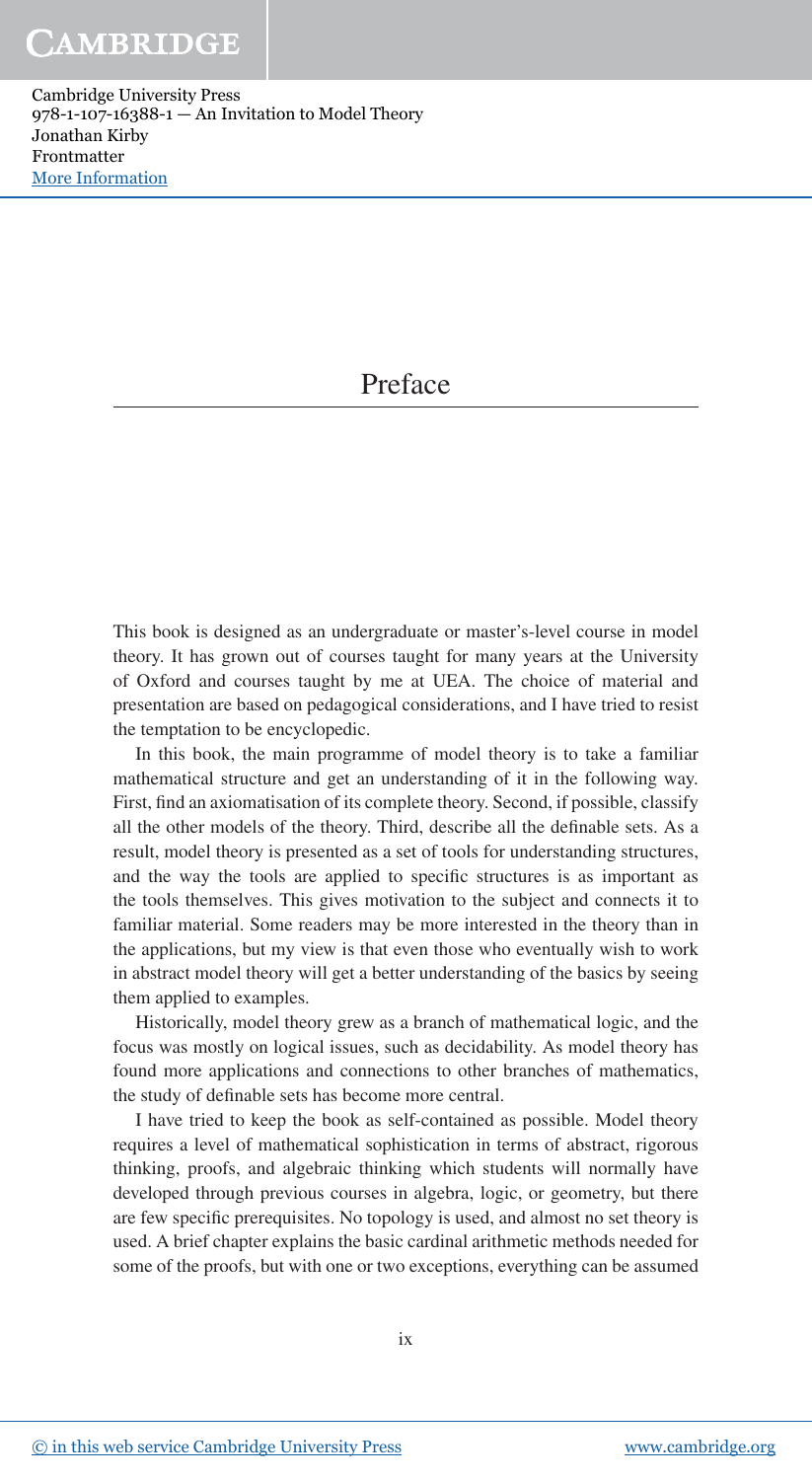Cambridge University Press 978-1-107-16388-1 — An Invitation to Model Theory Jonathan Kirby Frontmatter [More Information](www.cambridge.org/9781107163881)

x Preface

to be countable. A familiarity with the use of basic algebraic ideas, such as bijections and homomorphisms or embeddings of groups, or rings, or vector spaces, is essential, but when algebraic examples such as rings and vector spaces are introduced, all the necessary definitions and facts are explained.

For the most part I have not given historical references for the material. There are good historical remarks at the end of each chapter in the books of Hodges [Hod93, Hod97] and Marker [Mar02], and I refer the reader to those.

#### **Overview**

The book is organised into six parts. Part I covers structures, languages, and automorphisms, introduces definable sets, and proves the essential preservation theorems.

Part II introduces theories and the programme of finding axiomatisations for structures. Context is given with axiomatisations of the complex and real fields and the natural numbers with addition and multiplication (Peano arithmetic). The compactness theorem is then introduced, and examples of its use are given. Part II concludes with the Henkin proof of the compactness theorem.

In Part III we show that even a complete theory can have many different models with the Löwenheim–Skolem theorems. The notion of categoricity is introduced via the example of vector spaces and is used to prove the completeness of an axiomatisation. Further applications are given to dense linear orders, where the back-and-forth method is introduced, and to the natural numbers with the successor function.

The idea of quantifier elimination is introduced in Part IV, and used to characterise the definable sets in dense linear orders and vector spaces. Boolean algebras are introduced via an investigation into the theory of power sets, partially ordered by the subset relation, and the definable subsets of a structure in any number *n* of variables is shown to be a Boolean algebra, called the Lindenbaum algebra of the theory. These Lindenbaum algebras are then worked out in the examples of vector spaces and for the real ordered field.

Parts V and VI go in different directions and do not depend on each other. Part V develops the notion of types, which is at the heart of modern model theory. The first goal is the Ryll–Nardzewski theorem, which characterises countably categorical theories as those for which there are only finitely many definable sets in any given number of variables. There is then a brief discussion of saturated models, leading to areas for further reading.

Part VI takes the model-theoretic techniques developed in the first four parts and applies it to the theory of algebraically closed fields. Two chapters explain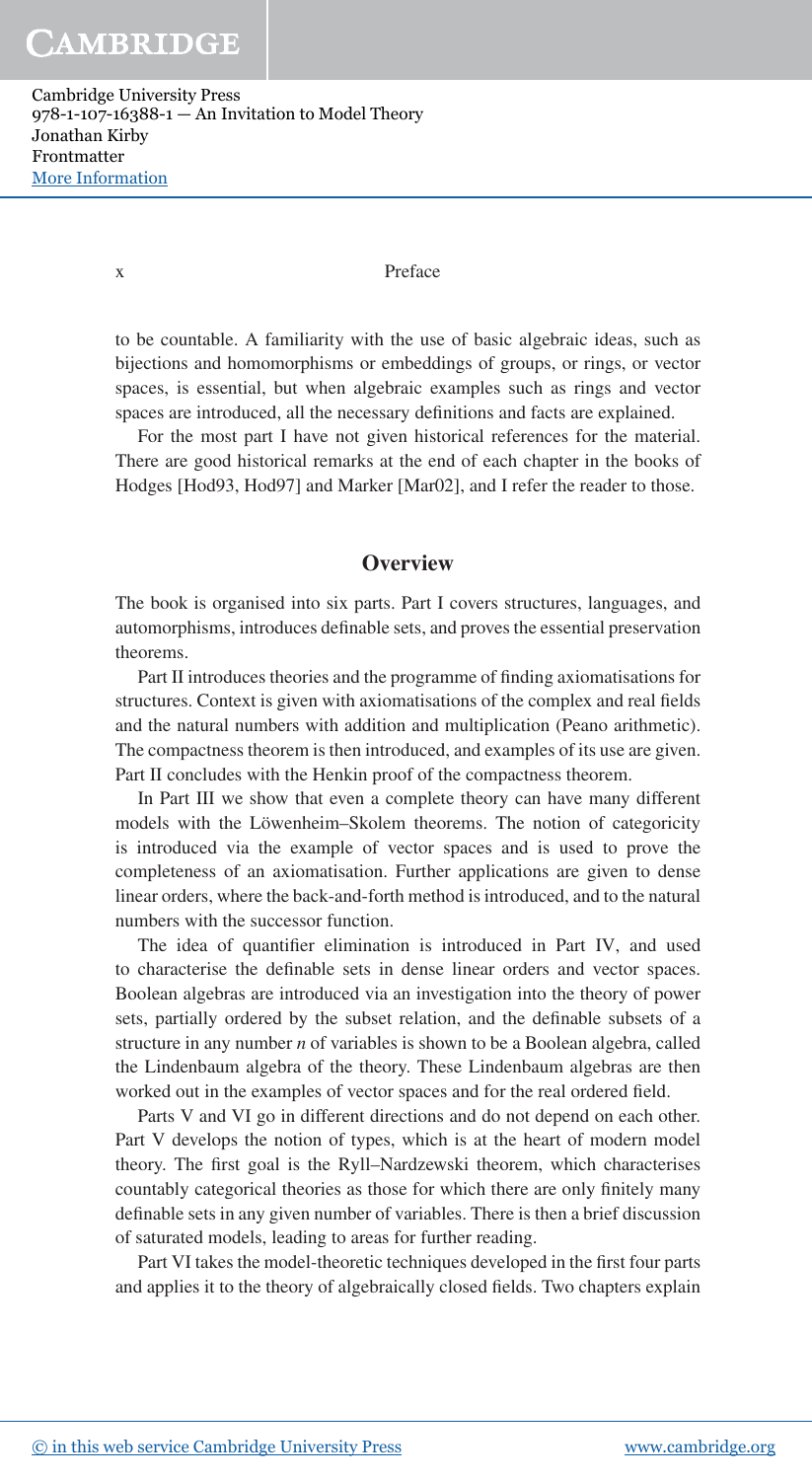Cambridge University Press 978-1-107-16388-1 — An Invitation to Model Theory Jonathan Kirby Frontmatter [More Information](www.cambridge.org/9781107163881)

Preface xi

the necessary algebraic background, and a third proves categoricity, completeness of the theory, and quantifier elimination. The next chapter explains how the definable sets correspond to algebraic varieties and constructible sets, and a final chapter gives a model theoretic proof of Hilbert's Nullstellensatz, which gives more information about the definable sets.

### **Suggestions for Using This Book as a Textbook**

This book can be used for a course in many different ways. Figure 0.1, illustrating the dependencies between chapters, can be used as a guide to planning a course according to the lecturer's preferences.

Each chapter is intended to be of such a length that it can be taught in one hour (perhaps covering only the essentials) or in two hours (sometimes using material from the exercises). Everything depends on the first three chapters, so they should be covered first, unless the students have the prerequisite knowledge from predicate logic. The emphasis is on semantic ideas, including automorphisms, which is somewhat different from the usual emphasis in a first logic course, and I have successfully taught this material to a class of students of whom some had seen logic before and some not. For those who have not seen this material before, Chapter 3 in particular goes rather quickly. Chapters 4 and 5 carry on the study of formulas to give students more opportunity to consolidate their understanding.

Each chapter has several exercises at the end, which range from very easy consolidations of definitions to more substantial projects. Some exercises need more background than the other material in the chapter, and some exercises develop extension material.

A short model theory section of a mathematical logic course could have the compactness theorem and some applications as its goal and consist of Chapters 1, 2, 3, and 6, Section 8.1, and Chapter 9. This could be filled out with any of Chapters 4, 5, and 7, the rest of Chapter 8 or Chapter 11, or with applications from Chapters 14, 15, 16, or 19. The back-and-forth method is another highlight that could be reached quickly, by covering only the essential sections of Chapters 1, 3, 6, and 17.

The heart of this book is the study of definable sets. A course centred on those would consist of Parts I to IV, possibly omitting Chapters 5, 9, 11, and 16, and possibly adding Part VI.

A course aiming to cover the basics of types and the Ryll–Nardzewski theorem, without the emphasis on definable sets, could consist of Chapters 1, 2, 3, 6, 8, 10–15, and 23–25.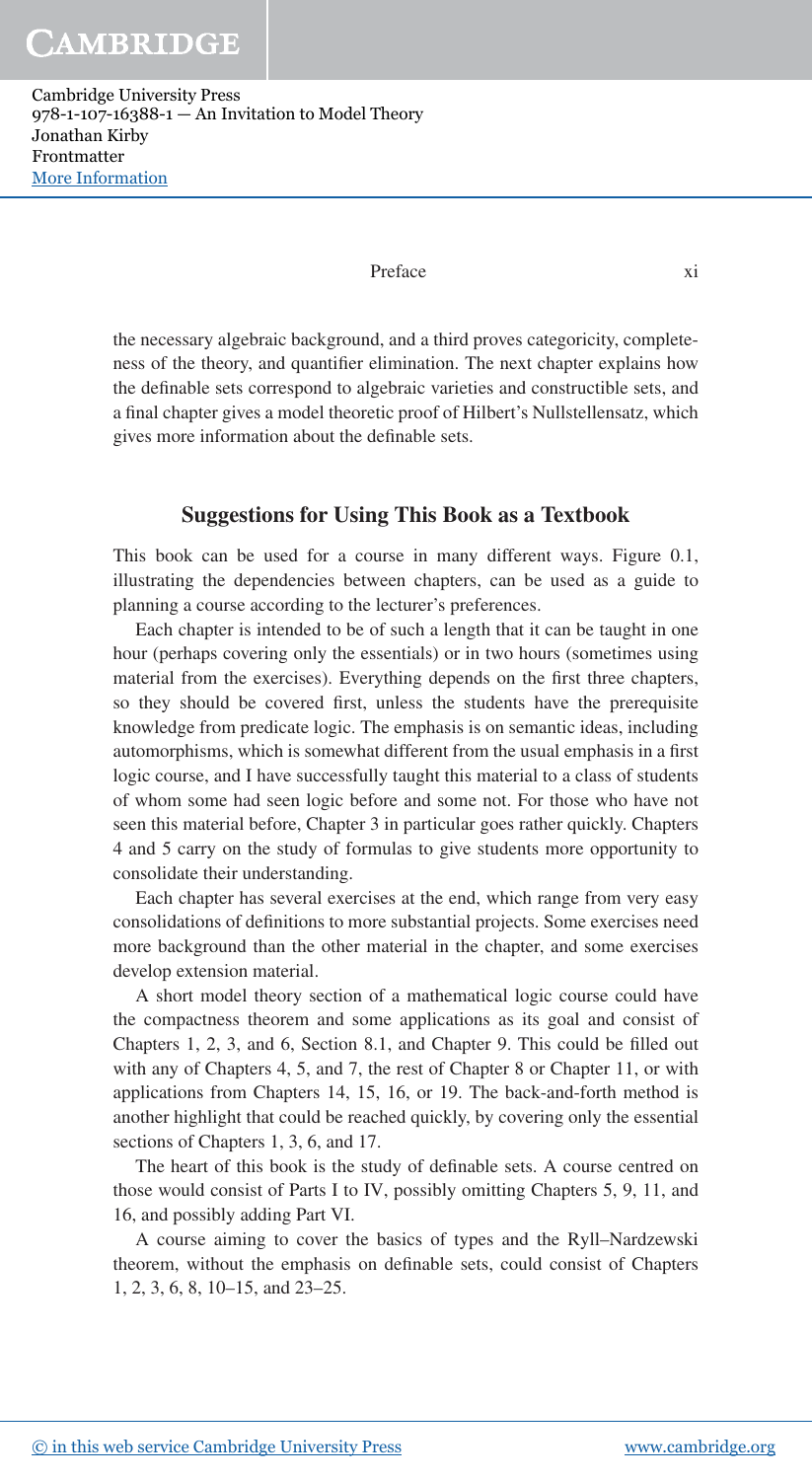

Figure 0.1 Chapter dependencies: In order to make the diagram planar, Chapters 5, 7, 10, 13, 19, and 20 have been drawn in two (or even three) places. As the diagram shows, Parts IV, V, and VI are largely independent of each other, with much of Part V also independent of Part III. While Chapter 25 uses the concept of Lindenbaum algebras from Chapter 20, that material does not rely on the rest of Parts III or IV.

xii Preface